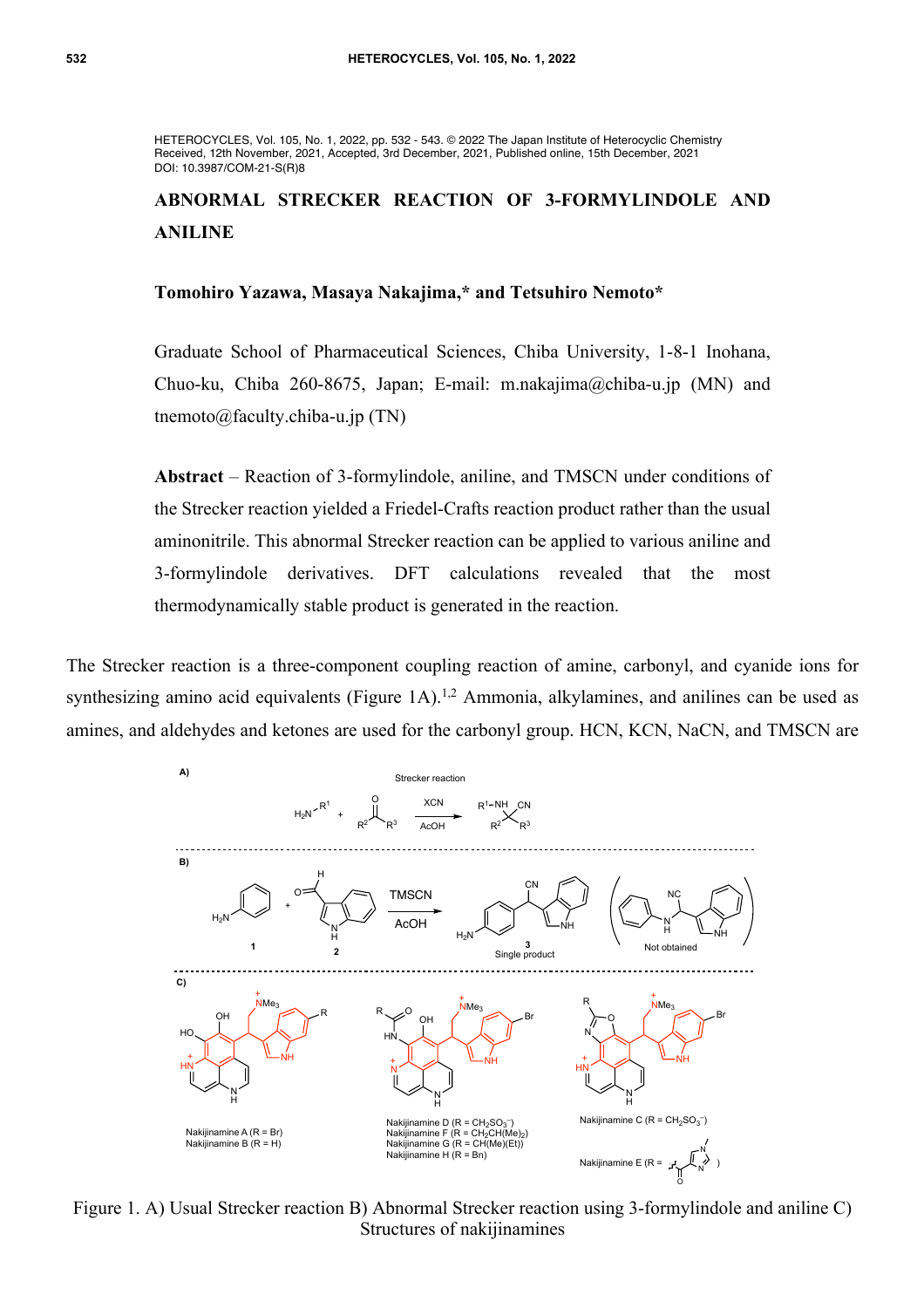used as cyano sources. Acetic acid is often used as the solvent and proton source for imine formation. When a Strecker reaction of 3-formylindole (**2**) was performed with aniline (**1**), **3** was obtained as a single product instead of the desired aminonitrile, indicating that a Friedel-Crafts reaction proceeded at the *p*-position of aniline (Figure 1B). The skeleton of **3** is contained in nakijinamines, which were isolated from an Okinawan marine sponge *Suberites* sp. in 2012 (Figure 1C).<sup>3</sup> In this short paper, we report this abnormal Strecker reaction and its mechanism.

We first investigated the reaction conditions. An equivalent of TMSCN could be reduced to 1.2 equivalents (Table 1, entry 3), and KCN could be used as a cyano source (Table 1, entry 5). Furthermore, the reaction proceeded even when using two equivalents of acetic acid (Table 1, entry 6).

|                   | <b>TMSCN</b>                              |                          |                    |
|-------------------|-------------------------------------------|--------------------------|--------------------|
| 1<br>$(1$ equiv.) | $\mathbf{2}$<br>$\ddot{}$<br>$(1$ equiv.) | AcOH (0.4 M)<br>rt, 24 h | 3                  |
| entry             | <b>TMSCN</b>                              |                          | yield <sup>a</sup> |
| 1                 | 2.0 equiv.                                |                          | 79%                |
| 2                 | 1.5 equiv.                                |                          | 81%                |
| 3                 | 1.2 equiv.                                |                          | 82%                |
| $\overline{4}$    | 1.0 equiv.                                |                          | 72%                |
| 5                 | KCN (1.2 equiv.)                          |                          | 80%                |
| 6 <sup>b</sup>    | $1.2$ equiv.                              |                          | 74%                |
|                   |                                           |                          |                    |

Table 1. Optimization of the reaction conditions

<sup>a</sup>Yield was determined by crude <sup>1</sup>H NMR analysis with internal references. <sup>b</sup>AcOH (2 equiv.) was used.

Next, the substrate scope was studied with various aniline and 3-formylindole derivatives (Figure 2). The abnormal Strecker reaction also proceeded smoothly when electron-donating substituents (**3a**-**3c**), halogens (**3g** and **3h**), phenyl (**3e**) or ester (**3f**) were substituted at the *o*-position. Interestingly, the reaction proceeded at the *p*-position of the aniline even when *o*-methoxyaniline was used (**3b** and **3i**). The structure of **3b** was confirmed by X-ray crystallographic analysis. On the other hand, reactivity was decreased for substrates with electron-withdrawing substituents (3d), consistent with the general trend of Friedel-Crafts reactions. In the case of *m*-substituted anilines, the reaction proceeded with *m*-Et (**3j**) and *m*-Br (**3l**) substrates, but did not proceed at all with *m*-*t*-Bu-aniline (**3k**), suggesting that the steric hindrance of the *t*-Bu group inhibited the Friedel-Crafts reaction. When using indole instead of aniline, the reaction proceeded at 3C of indole to give **3n**. 4 This reaction was also applicable to naphthalene (**3m**) and pseudoindoxyl (**3o**).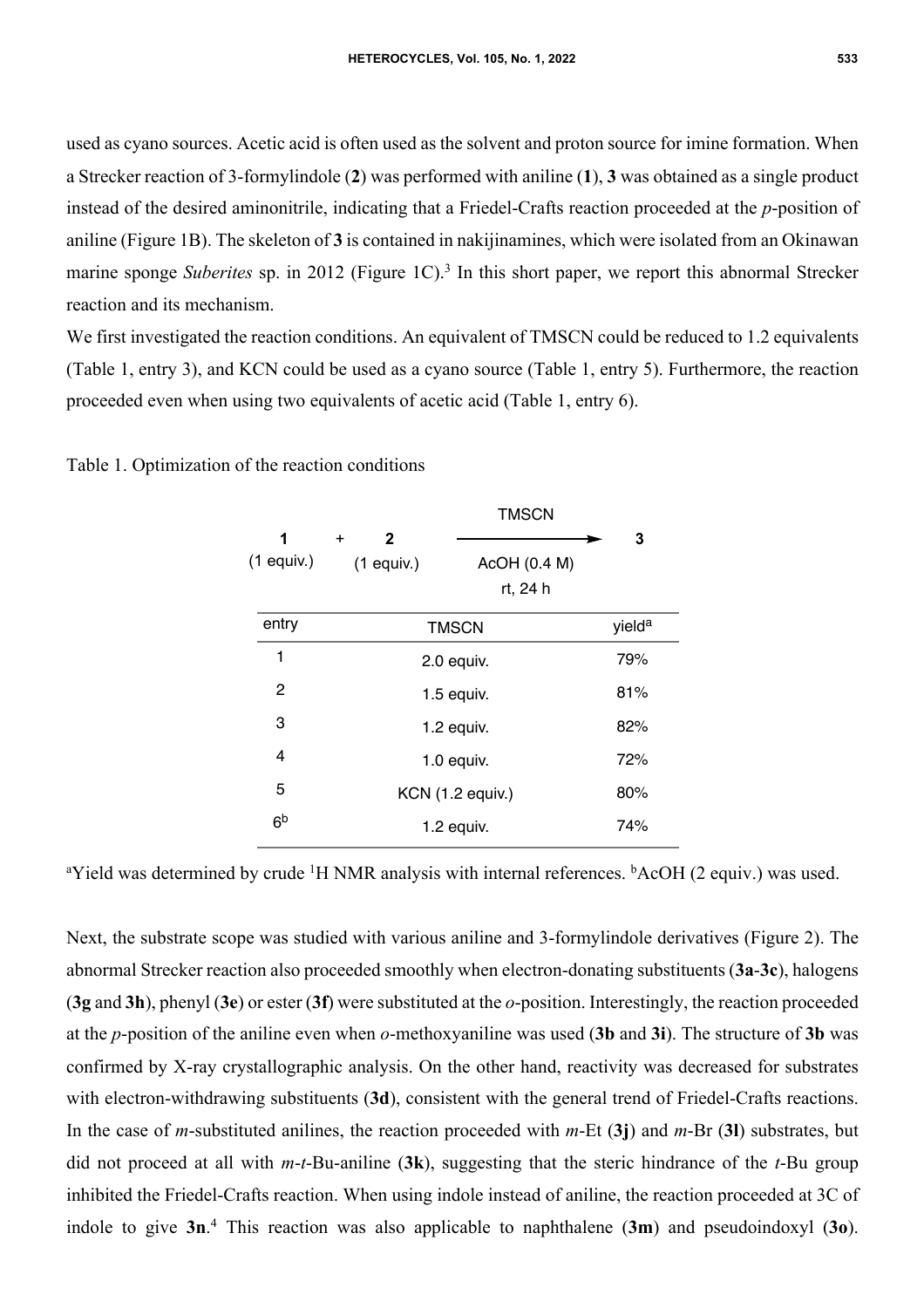Furthermore, the reaction proceeded even with 2-Me-, 2-Ph-, N-Me- and N-*p*-methoxybenzyl (PMB)-3 formylindole (**3p**-**3s**). The reaction also proceeded with a halogen (**3t-3v**) and methoxy (**3w**) on the benzene ring of the indole, leading to successful synthesis of a product containing 6-Br-indole (**3v**), the main skeleton of nakijinamines.



Figure 2. Substrate scope for abnormal Strecker reaction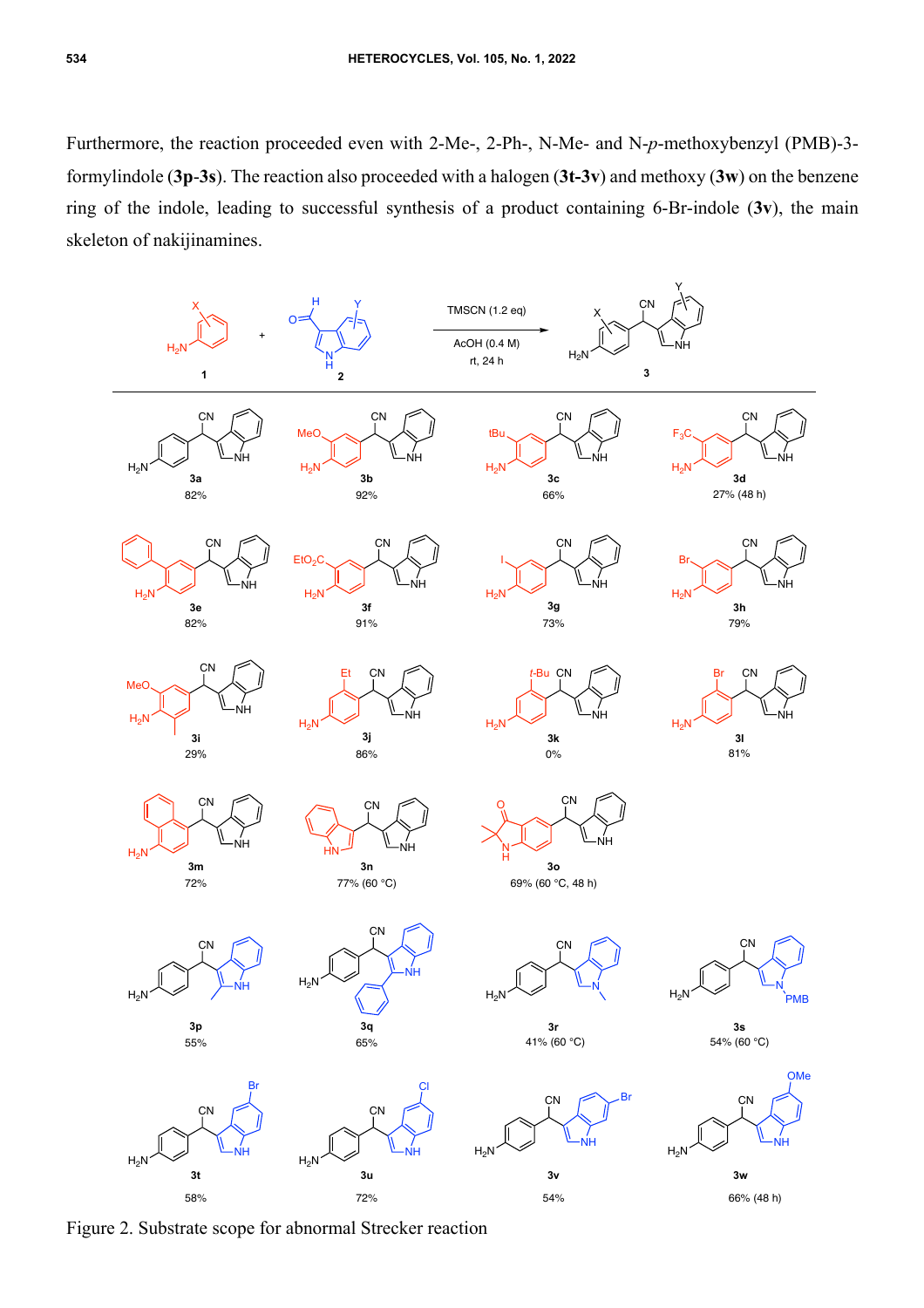Finally, mechanistic analysis of this reaction was carried out by DFT calculations using Gaussian16 (Figure 3). All calculations were performed at the  $\omega$ B97X-D/6-31G(d,p) in AcOH (PCM) level.<sup>5</sup> We considered that the final step of the reaction was the Friedel-Crafts reaction, meaning that its precursor should be 3- CN-indolenium (**INT5**). Thus, we first investigated the mechanism underlying the formation of **INT5**. As a result, we found two pathways: formation of cyanohydrin followed by dehydration (Path A: **INT1** -> **INT5**) and Strecker reaction followed by the release of aniline (Path B: **INT2** -> **INT3** -> **INT4** -> **INT5**). Since **INT2** is thermodynamically unstable, the generation of **INT3** in path B is considered to be unfavorable. Therefore, the initial step of this reaction is considered to be the formation of cyanohydrin (**INT1**) in path A. The Friedel-Crafts reaction can proceed from **INT5** with small activation energy (**TS3**: ∆∆G‡ = 12.9 kcal/mol) to afford **PD** via **INT6**, indicating that the most thermodynamically stable product (**PD**:  $\Delta G = -10.0$  kcal/mol) was generated rather than the usual Strecker product (**INT3**:  $\Delta G = -0.3$ kcal/mol) or cyanohydrin (**INT1**:  $\Delta G = 1.7$  kcal/mol).



Figure 3. Reaction mechanism by DFT calculations

In summary, we found that a Strecker reaction of 3-formylindole derivatives with aniline derivatives does not give the usual amino nitriles, and an abnormal Friedel-Crafts type Strecker reaction proceeds instead. We expect that this product can be used in chemical biology research.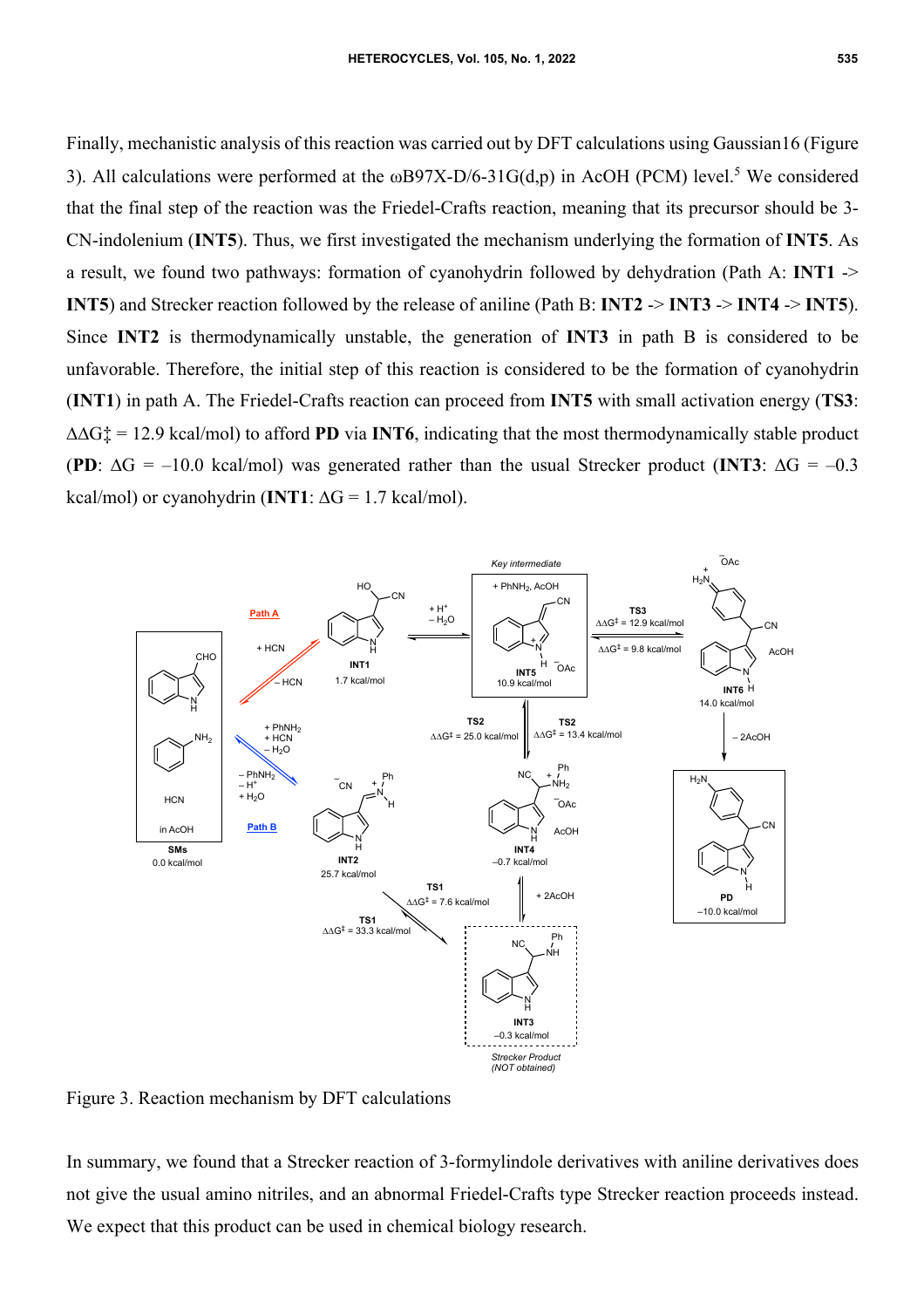#### **EXPERIMENTAL**

NMR spectra were recorded on a JEOL eca 400, ecz 400, ecz 600, eca 600 spectrometer. Chemical shifts in CDCl<sub>3</sub>, acetone- $d_6$  or DMSO- $d_6$  were reported downfield from TMS (= 0 ppm) or solvent signal [CDCl<sub>3</sub>  $(= 7.26$  ppm), acetone- $d_6$  (= 2.04 ppm) or DMSO- $d_6$  (= 2.49 ppm)] for <sup>1</sup>H NMR. Data are reported as follows: chemical shift, multiplicity (s = singlet,  $d =$  doublet, t = triplet, m = multiplet, and br = broad), integration and coupling constants in Hz. For  ${}^{13}C$  NMR, chemical shifts were reported in the scale relative to the solvent signal [CHCl<sub>3</sub> (77.0 ppm), acetone- $d_6$  (29.8 ppm) or DMSO- $d_6$  (39.5 ppm)] as an internal reference. <sup>19</sup>F NMR was referenced to internal hexafluorobenzene  $(-162.9 \text{ ppm})$ . Data are reported as chemical shifts. ESI mass spectra were measured on JEOL AccuTOF LC-plus JMS-T100LP. Melting points were measured with a SIBATA NEL-270 melting point apparatus. Analytical thin layer chromatography was performed on Kieselgel 60F254, 0.25 mm thickness plates. Column chromatography was performed with amino-functionalized silica gel (NH-DM1020, FUJI SILYSIA). Reactions were conducted in dry solvent. Other reagents were purified by the usual methods.

All calculations were performed with Gaussian 16 program. Structure optimizations were carried out at 298.15 K, using the  $\omega$ B97X-D functional with an ultrafine grid and 6-31G(d,p) basis sets. All the calculations were performed in acetic acid solvent (PCM). Harmonic vibrational frequencies were computed at the same level of theory to confirm no imaginary vibration was observed for the optimized structure, and only one imaginary vibration was observed for the transition state. The intrinsic reaction coordinate (IRC) method was used to track minimum energy paths from transition structures to the corresponding local minima.

The Crystallographic data generated in this study have been deposited in the Cambridge Crystallographic Data Centre under accession code CCDC 2120654 (compound **3b**).

### **General procedure for abnormal Strecker reaction.**

TMSCN (0.24 mmol) was added to the solution of 3-formylindole (0.2 mmol) and aniline (0.2 mmol) in AcOH (0.5 mL) and stirred for 24 h at room temperature. The reaction was diluted with EtOAc, quenched by the addition of saturated aqueous NaHCO<sub>3</sub>, and the aqueous layer was extracted with EtOAc  $(3 \text{ mL} \times$ 3). The combined organic layer was washed with brine, dried over Na2SO4, and concentrated in *vacuo*. The crude residue was purified by flash column chromatography.

#### **2-(4-Aminophenyl)-2-(1***H***-indol-3-yl)acetonitrile (3a)**

EtOAc/*n*-hexane =  $1/1$  (eluent); off-white amorphous;

1 H NMR (CDCl3, 400 MHz) δ: 8.18 (brs, 1H), 7.45 (d, *J =* 7.4 Hz, 1H), 7.37 (d, *J =* 8.2 Hz, 1H), 7.23-7.15 (m, 4H), 7.09 (ddd, *J =* 8.2, 7.4, 1.2 Hz, 1H), 6.65 (d, *J =* 8.8 Hz, 2H), 5.28 (s, 1H), 3.69 (brs, 2H).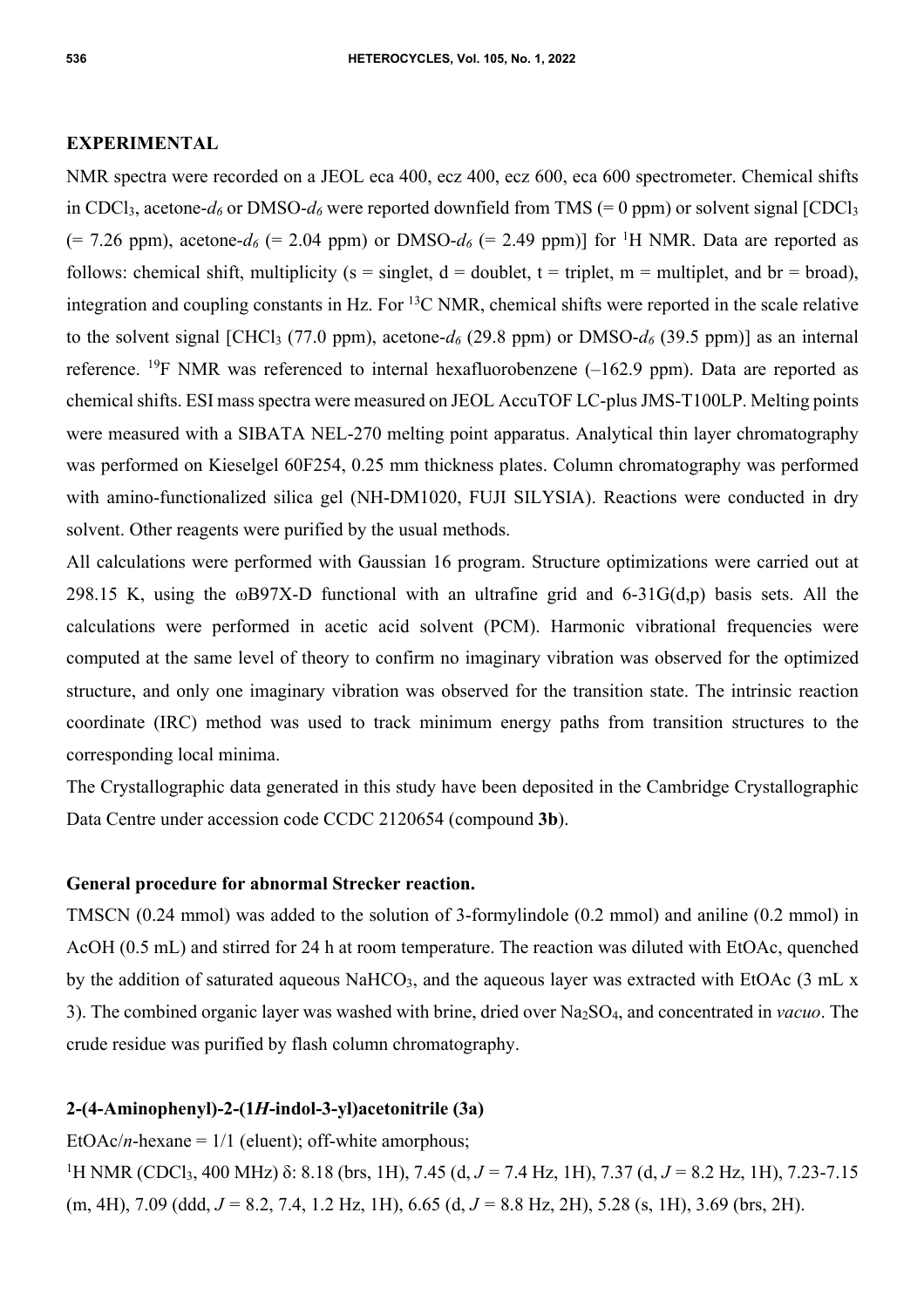<sup>13</sup>C NMR (CDCl<sub>3</sub>, 100 MHz) δ: 146.2, 136.5, 128.5 (2C), 125.1, 124.9, 123.2, 122.5, 120.4, 120.0, 118.7, 115.3 (2C), 111.5, 111.0, 33.6.

IR (ATR) v: 3404, 3057, 2922, 2241, 1704, 1622, 1548, 1514 cm<sup>-1</sup>.

HRMS (ESI) *m/z*: [M + Na]+ Calcd for C16H13N3Na, 270.1007; found, 270.1001.

# **2-(4-Amino-3-methoxyphenyl)-2-(1***H***-indol-3-yl)acetonitrile (3b)**

EtOAc/*n*-hexane =  $1/5-1/1$  (eluent); Isolated yield:  $92\%$  (51 mg); yellow amorphous;

1 H NMR (CDCl3, 400 MHz) δ: 8.21 (brs, 1H), 7.47 (d, *J =* 7.8 Hz, 1H), 7.36 (dd, *J =* 8.2, 0.9 Hz, 1H), 7.21 (ddd, *J =* 7.8, 7.6, 0.9 Hz, 1H), 7.13-7.07 (m, 2H), 6.84-6.82 (m, 2H), 6.66 (d, *J =* 8.2 Hz, 1H), 5.29 (s, 1H), 3.83-3.79 (m, 5H).

<sup>13</sup>C NMR (CDCl<sub>3</sub>, 100 MHz) δ: 147.5, 136.6, 136.0, 125.3, 125.1, 123.1, 122.8, 120.4, 120.3, 120.2, 118.9, 114.7, 111.6, 111.4, 109.8, 55.5, 34.1.

IR (ATR) ν: 3407, 3060, 2935, 2242, 1620, 1590, 1519 cm-1.

HRMS (ESI) *m/z*: [M + H]+ Calcd for C17H16N3O, 278.1293; found, 278.1285.

# **2-(4-Amino-3-(***tert***-butyl)phenyl)-2-(1***H***-indol-3-yl)acetonitrile (3c)**

EtOAc/*n*-hexane =  $1/3$  (eluent); Isolated yield:  $66\%$  (40 mg); off-white amorphous;

1 H NMR (CDCl3, 400 MHz) δ: 8.15 (brs, 1H), 7.50 (d, *J =* 8.2 Hz, 1H), 7.37 (d, *J =* 8.2 Hz, 1H), 7.31 (d, *J =* 2.3 Hz, 1H), 7.21 (ddd, *J =* 8.2, 6.9, 0.9 Hz, 1H), 7.31-7.08 (m, 2H), 7.04 (dd, *J =* 8.2, 2.3 Hz, 1H), 6.60 (d, *J =* 8.2 Hz, 1H), 5.82 (s, 1H), 3.87 (brs, 2H), 1.39 (s, 9H).

<sup>13</sup>C NMR (CDCl<sub>3</sub>, 100 MHz) δ: 144.5, 136.6, 134.1, 126.3, 126.2, 125.4, 124.9, 123.0, 122.7, 120.4, 120.1, 119.0, 118.0, 111.8, 111.4, 34.3, 34.0, 29.5 (3C).

IR (ATR) ν: 3399, 2964, 2872, 2242, 1622, 1549, 1501 cm-1.

HRMS (ESI)  $m/z$ :  $[M + H]^+$  Calcd for C<sub>20</sub>H<sub>22</sub>N<sub>3</sub>, 304.1814; found, 304.1804.

# **2-(4-Amino-3-(trifluoromethyl)phenyl)-2-(1***H***-indol-3-yl)acetonitrile (3d)**

The reaction was performed for 48 h.

EtOAc/*n*-hexane = 1/3 (eluent); Isolated yield: 27% (17 mg); yellow amorphous;

<sup>1</sup>H NMR (CDCl<sub>3</sub>, 400 MHz) δ: 8.22 (brs, 1H), 7.48 (d, *J* = 1.8 Hz, 1H), 7.43-7.38 (m, 2H), 7.32 (dd, *J* = 8.2, 2.3 Hz, 1H), 7.23 (ddd, *J =* 7.3, 6.9, 0.9 Hz 1H), 7.18 (dd, *J =* 2.3, 0.9 Hz, 1H), 7.11 (ddd, *J =* 8.2, 6.9, 0.9 Hz, 1H), 6.71 (d, *J =* 8.7 Hz, 1H), 5.30 (s, 1H), 4.23 (brs, 2H).

13C NMR (CDCl3, 150 MHz) δ: 144.4, 136.6, 132.1, 125.9 (q, *J =* 5.8 Hz), 125.1, 124.5 (q, *J =* 273.1 Hz), 124.5, 123.2, 123.0, 120.4, 119.6, 118.7, 117.7, 113.9 (q, *J =* 30.3 Hz), 111.6, 110.8, 33.6. <sup>19</sup>F NMR (CDCl<sub>3</sub>, 376 MHz) δ: –64.09.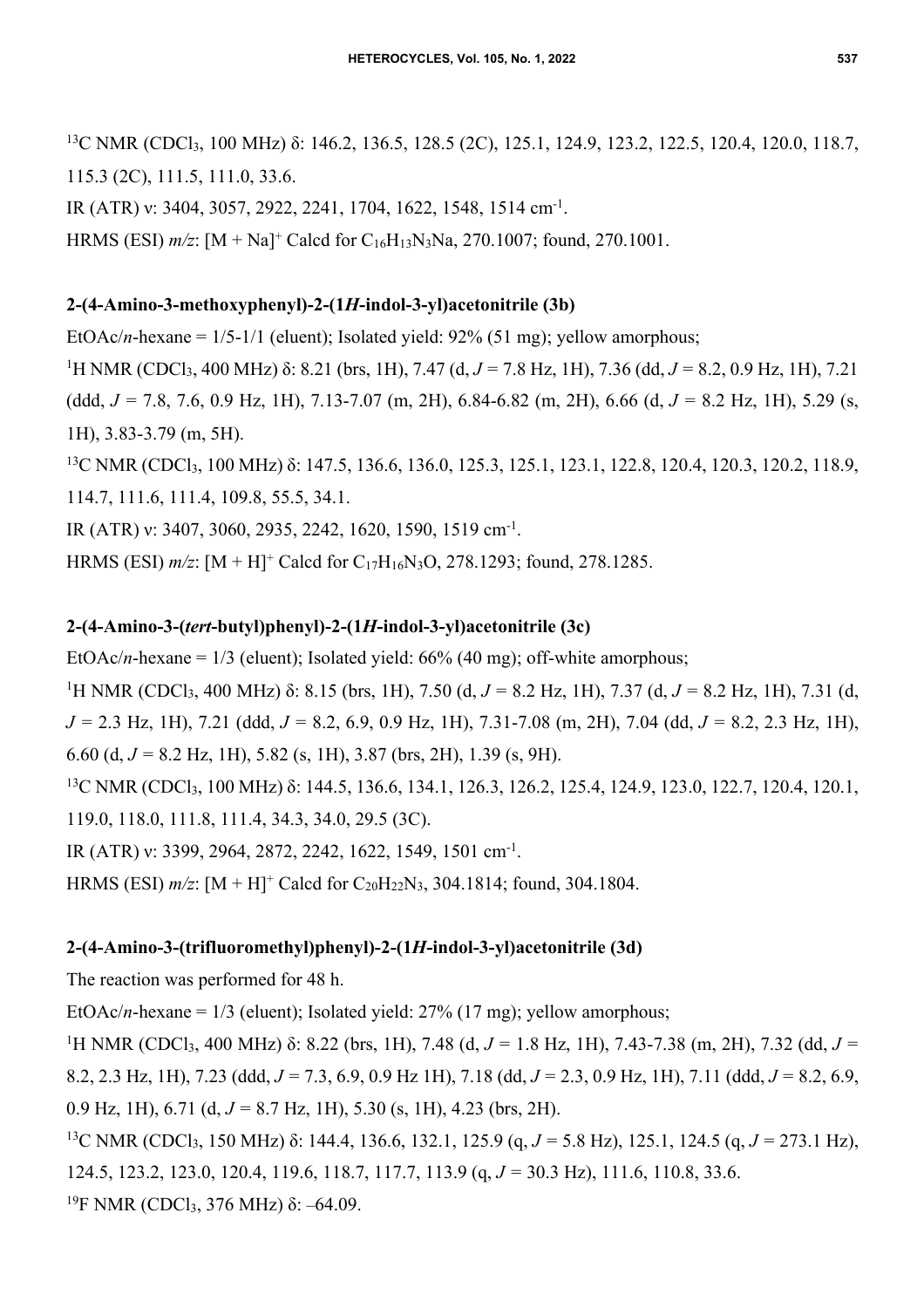IR (ATR) ν: 3396, 2925, 2245, 1705, 1633, 1581, 1508 cm-1. HRMS (ESI) *m/z*: [M + Na]+ Calcd for C17H12F3N3Na, 338.0881; found, 338.0873.

# **2-(6-Amino-[1,1'-biphenyl]-3-yl)-2-(1***H***-indol-3-yl)acetonitrile (3e)**

EtOAc/*n*-hexane = 1/5-1/1 (eluent); Isolated yield: 82% (53 mg); off-white amorphous; <sup>1</sup>H NMR (CDCl<sub>3</sub>, 400 MHz) δ: 8.20 (brs, 1H), 7.49 (d, *J* = 7.8 Hz, 1H), 7.44-7.31 (m, 6H), 7.22-7.14 (m, 4H), 7.09 (ddd, *J =* 7.8, 7.3, 0.9 Hz, 1H), 6.70 (d, *J =* 7.8 Hz, 1H), 5.29 (s, 1H), 3.80 (brs, 2H). <sup>13</sup>C NMR (CDCl<sub>3</sub>, 100 MHz) δ: 143.4, 138.7, 136.6, 129.7, 129.0 (2C), 128.9 (2C), 127.8, 127.7, 127.4, 125.3, 125.2, 123.1, 122.7, 120.3, 120.1, 118.9, 115.9, 111.5, 111.4, 33.7. IR (ATR) ν: 3385, 3055, 2243, 1620, 1549, 1505 cm-1. HRMS (ESI)  $m/z$ :  $[M + H]^+$  Calcd for C<sub>22</sub>H<sub>18</sub>N<sub>3</sub>, 324.1501; found, 324.1498.

# **Ethyl 2-amino-5-(cyano(1***H***-indol-3-yl)methyl)benzoate (3f)**

EtOAc/*n*-hexane =  $1/5-1/1$  (eluent); Isolated yield:  $91\%$  (58 mg); white amorphous; 1 H NMR (CDCl3, 400 MHz) δ: 8.33 (brs, 1H), 7.98 (d, *J =* 2.3 Hz, 1H), 7.45 (d, *J =* 8.2 Hz, 1H), 7.34 (d, *J =* 8.2 Hz, 1H), 7.22-7.17 (m, 2H), 7.10-7.06 (m, 2H), 6.57 (d, *J =* 8.7 Hz, 1H), 5.78 (brs, 2H), 5.25 (s, 1H), 4.31 (q, *J =* 7.3 Hz, 2H), 1.34 (t, *J =* 7.3 Hz, 3H). <sup>13</sup>C NMR (CDCl<sub>3</sub>, 100 MHz) δ: 167.7, 150.1, 136.6, 133.0, 130.3, 125.1, 123.2, 122.7, 122.7, 120.1, 120.0, 118.7, 117.5, 111.5, 111.0, 110.8, 60.6, 33.6, 14.2. IR (ATR) v: 3471, 3369, 2981, 2247, 1682, 1624, 1587, 1564 cm<sup>-1</sup>. HRMS (ESI) *m/z*: [M + Na]+ Calcd for C19H17N3NaO2, 342.1219; found, 342.1224.

# **2-(4-Amino-3-iodophenyl)-2-(1***H***-indol-3-yl)acetonitrile (3g)**

EtOAc/*n*-hexane = 1/3 (eluent); Isolated yield: 73% (54 mg); off-white amorphous;

1 H NMR (CDCl3, 400 MHz) δ: 8.23 (brs, 1H), 7.66 (d, *J =* 2.3 Hz, 1H), 7.43 (d, *J =* 8.3 Hz, 1H), 7.35 (d, *J =* 8.3 Hz, 1H), 7.20 (ddd, *J =* 8.2, 7.8, 0.9 Hz, 1H), 7.15-7.07 (m, 3H), 6.64 (d, *J =* 8.7 Hz, 1H), 5.20 (s, 1H), 4.12 (brs, 2H).

13C NMR (CDCl3, 100 MHz) δ: 146.6, 137.7, 136.5, 128.6, 126.4, 125.0, 123.2, 122.8, 120.2, 119.9, 118.6, 114.7, 111.6, 110.6, 83.9, 33.0.

IR (ATR) ν: 3370, 2982, 2247, 1683, 1625, 1587, 1563 cm-1.

HRMS (ESI) *m/z*: [M + Na]+ Calcd for C16H12IN3Na, 395.9974; found, 395.9973.

# **2-(4-Amino-3-bromophenyl)-2-(1***H***-indol-3-yl)acetonitrile (3h)**

EtOAc/*n*-hexane = 1/1 (eluent); Isolated yield: 79% (52 mg); off-white amorphous;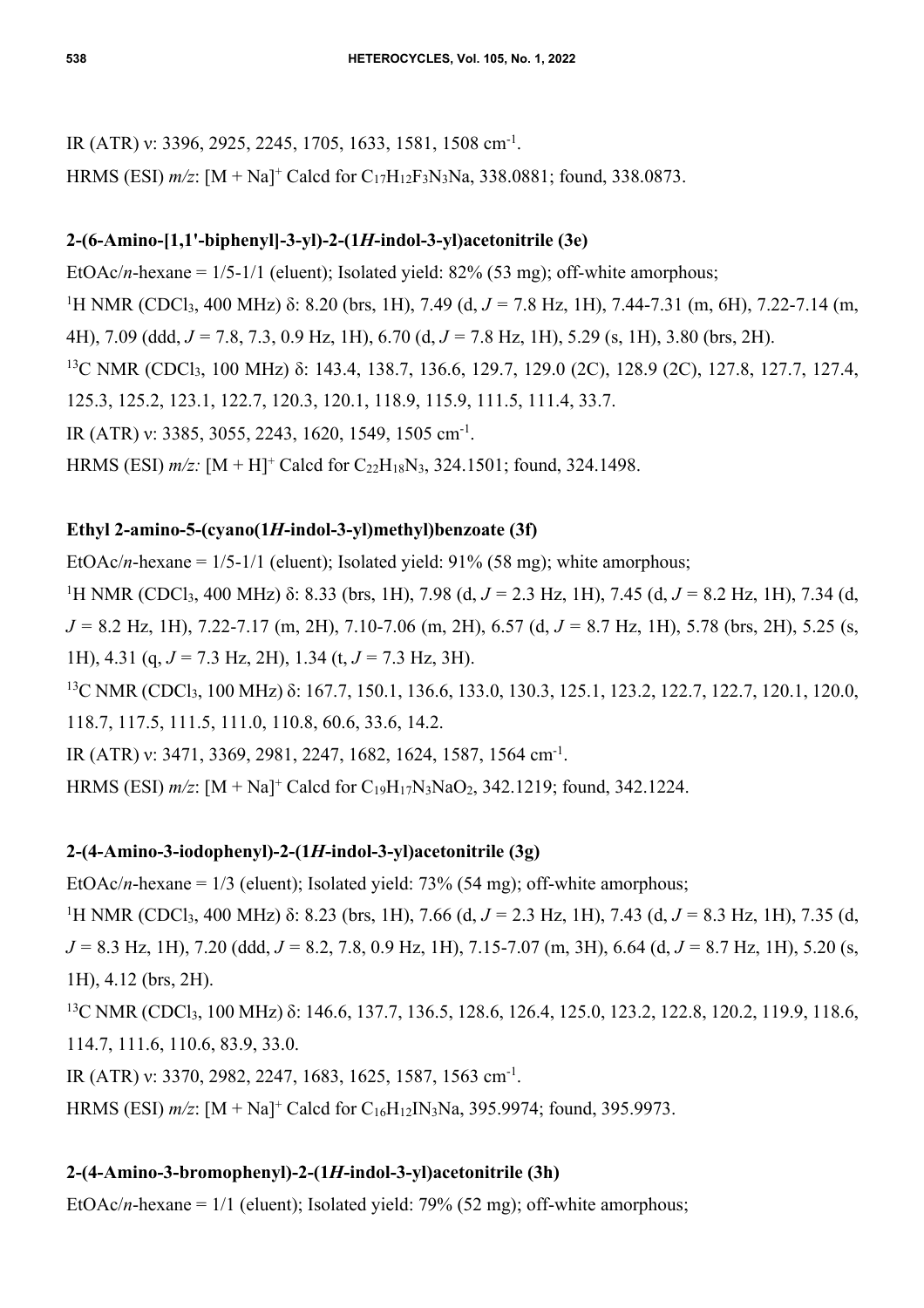<sup>1</sup>H NMR (CDCl<sub>3</sub>, 400 MHz) δ: 8.23 (brs, 1H), 7.45-7.41 (m, 2H), 7.36 (d, *J* = 8.2 Hz, 1H), 7.21 (ddd, *J* = 8.2, 7.1, 1.4 Hz, 1H), 7.13-7.07 (m, 3H), 6.68 (d, *J =* 8.2 Hz, 1H), 5.23 (s, 1H), 4.12 (brs, 2H).

<sup>13</sup>C NMR (CDCl<sub>3</sub>, 100 MHz) δ: 144.0, 136.5, 131.6, 127.7, 126.0, 125.1, 123.2, 122.9, 120.2, 119.8, 118.7, 115.8, 111.6, 110.7, 109.2, 33.3.

IR (ATR) ν: 3376, 3055, 2925, 2244, 1619, 1549, 1500 cm-1.

HRMS (ESI)  $m/z$ : [M + H]<sup>+</sup> Calcd for C<sub>16</sub>H<sub>13</sub>BrN<sub>3</sub>, 326.0293; found, 326.0286.

#### **2-(4-Amino-3-methoxy-5-methylphenyl)-2-(1***H***-indol-3-yl)acetonitrile (3i)**

EtOAc/*n*-hexane =  $1/3$  (eluent); Isolated yield:  $29%$  (17 mg); yellow amorphous;

1 H NMR (CDCl3, 400 MHz) δ: 8.21 (brs, 1H), 7.49 (d, *J =* 8.2 Hz, 1H), 7.36 (d, *J =* 8.2 Hz, 1H), 7.21 (ddd, *J =* 8.2, 7.3, 0.9 Hz, 1H), 7.13-7.08 (m, 2H), 6.77 (s, 1H), 6.73 (s, 1H), 5.27 (s, 1H), 3.78 (s, 5H), 2.14 (s, 3H).

<sup>13</sup>C NMR (CDCl<sub>3</sub>, 100 MHz) δ: 147.1, 136.6, 134.0, 125.4, 124.2, 123.1, 122.7, 122.6, 122.0, 120.4, 120.1, 118.9, 111.7, 111.4, 107.6, 55.7, 34.2, 17.2.

IR (ATR) ν: 3390, 2935, 2241, 1620, 1587, 1500 cm-1.

HRMS (ESI) *m/z*: [M + Na]+ Calcd for C18H17N3NaO, 314.1269; found, 314.1259.

#### **2-(4-Amino-2-ethylphenyl)-2-(1***H***-indol-3-yl)acetonitrile (3j)**

EtOAc/*n*-hexane =  $1/1$  (eluent); Isolated yield: 86% (47 mg); off-white amorphous; 1 H NMR (CDCl3, 400 MHz) δ: 8.20 (brs, 1H), 7.44 (d, *J =* 7.8 Hz, 1H), 7.35 (d, *J =* 8.2 Hz, 1H), 7.23-7.16 (m, 2H), 7.09 (ddd, *J =* 8.2, 6.9, 0.9 Hz, 1H), 6.98 (s, 1H), 6.58 (d, *J =* 2.3 Hz, 1H), 6.49 (dd, *J =* 8.2, 2.3 Hz, 1H), 5.43 (s, 1H), 3.68 (brs, 2H), 2.63 (m, 2H), 1.19 (t, *J =* 7.3 Hz, 3H). <sup>13</sup>C NMR (CDCl<sub>3</sub>, 100 MHz) δ: 146.4, 142.6, 136.6, 129.6, 125.3, 123.5, 122.6, 122.4, 120.5, 120.0, 118.7, 115.4, 113.2, 111.5, 111.2, 30.4, 25.4, 14.8.

IR (ATR) ν: 3377, 2240, 2965, 1705, 1621, 1501, 1457 cm-1.

HRMS (ESI) *m/z*: [M + Na]+ Calcd for C18H17N3Na, 298.1320; found, 298.1314.

### **2-(4-Amino-2-bromophenyl)-2-(1***H***-indol-3-yl)acetonitrile (3l)**

EtOAc/*n*-hexane = 1/3 (eluent); Isolated yield: 81% (53 mg); off-white amorphous; 1 H NMR (CDCl3, 400 MHz) δ: 8.24 (brs, 1H), 7.45 (d, *J =* 7.8 Hz, 1H), 7.34 (d, *J =* 8.2 Hz, 1H), 7.20 (dd, *J =* 8.2, 6.9 Hz, 1H), 7.14-7.07 (m, 3H), 6.89 (d, *J =* 2.5 Hz, 1H), 6.49 (dd, *J =* 8.2, 2.5 Hz, 1H), 5.70 (s, 1H), 3.74 (brs, 2H).

<sup>13</sup>C NMR (CDCl<sub>3</sub>, 100 MHz) δ: 147.6, 136.5, 130.3, 125.1, 124.0, 123.7, 123.5, 122.8, 120.2, 119.7, 118.8, 118.7, 114.7, 111.5, 110.3, 33.6.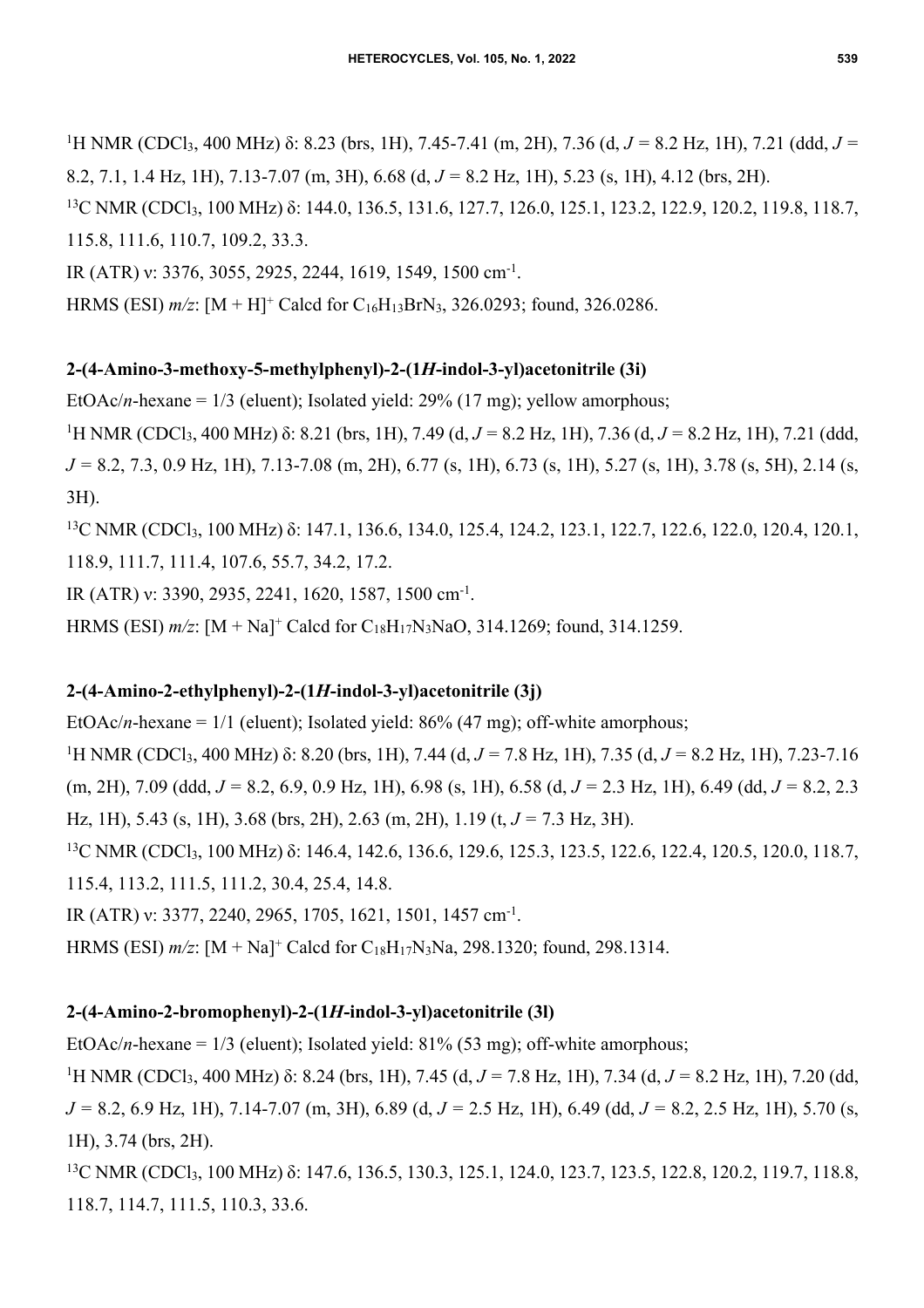IR (ATR) v: 3380, 3057, 2956, 2921, 2244, 1620, 1604, 1575, 1550 cm<sup>-1</sup>. HRMS (ESI) *m/z*: [M + Na]+ Calcd for C16H12BrN3Na, 348.0112; found, 348.0108.

# **2-(4-Aminonaphthalen-1-yl)-2-(1***H***-indol-3-yl)acetonitrile (3m)**

EtOAc/*n*-hexane = 1/1-3/1 (eluent); Isolated yield: 72% (43 mg); white amorphous; <sup>1</sup>H NMR (CDCl<sub>3</sub>, 600 MHz) δ: 8.12 (brs, 1H), 7.97-7.96 (m, 1H), 7.89-7.87 (m, 1H), 7.54 (d, *J* = 7.6 Hz, 1H), 7.49-7.47 (m, 2H), 7.45 (d, *J =* 7.6 Hz, 1H), 7.38 (d, *J =* 8.3 Hz, 1H), 7.23 (dd, *J =* 8.3, 6.9 Hz, 1H), 7.11 (dd, *J =* 8.3, 6.9 Hz, 1H), 6.97 (s, 1H), 6.74 (d, *J =* 7.6 Hz, 1H), 5.94 (s, 1H), 4.24 (brs, 2H). <sup>13</sup>C NMR (CDCl<sub>3</sub>, 100 MHz) δ: 143.0, 136.5, 131.3, 127.3, 126.8, 125.5, 125.0, 124.1, 123.9, 123.7, 122.8, 121.7, 120.5, 120.2, 120.1, 118.9, 111.5, 111.0, 108.9, 31.4. IR (ATR) ν: 3398, 3054, 2241, 1624, 1584, 1519 cm-1. HRMS (ESI)  $m/z$ : [M + Na]<sup>+</sup> Calcd for C<sub>20</sub>H<sub>15</sub>N<sub>3</sub>Na, 320.1164; found, 320.1154.

# **2,2-Di(1***H***-indol-3-yl)acetonitrile (3n)**

The reaction was performed at 60 °C.

EtOAc/*n*-hexane =  $1/5$ -1/1 (eluent); Isolated yield:  $77\%$  (42 mg);

1 H NMR (DMSO-*d*6, 400 MHz) δ: 11.15 (s, 2H), 7.56 (d, *J =* 8.2 Hz, 2H), 7.41-7.39 (m, 4H), 7.10 (td, *J =* 

6.9, 0.9 Hz, 2H), 6.98 (ddd, *J =* 7.3, 6.9, 0.9 Hz, 2H), 6.06 (s, 1H).

<sup>13</sup>C NMR (CDCl<sub>3</sub>, 100 MHz) δ: 136.6 (2C), 125.2 (2C), 123.7 (2C), 121.6 (2C), 120.8, 118.9 (2C), 118.6 (2C), 111.9 (2C), 109.4 (2C), 25.3.

The spectral data was identical to that reported in the literature<sup> $(4)$ </sup>.

# **2-(2,2-Dimethyl-3-oxoindolin-5-yl)-2-(1***H***-indol-3-yl)acetonitrile (3o)**

The reaction was performed at 60 °C for 48 h.

EtOAc/*n*-hexane =  $1/1-2/1$  (eluent); Isolated yield: 69% (44 mg); orange amorphous;

1 H NMR (CDCl3, 400 MHz) δ: 8.22 (brs, 1H), 7.64 (d, *J =* 1.9 Hz, 1H), 7.54 (dd, *J =* 8.5, 1.9 Hz, 1H), 7.44-7.39 (m, 2H), 7.28 (d, *J =* 1.9 Hz, 1H), 7.23 (ddd, *J =* 8.2, 6.9, 0.9 Hz, 1H), 7.10 (ddd, *J =* 8.2, 6.9, 0.9 Hz, 1H), 6.82 (d, *J =* 8.5 Hz, 1H), 5.33 (s, 1H), 4.62 (brs, 1H), 1.33 (s, 6H).

<sup>13</sup>C NMR (CDCl<sub>3</sub>, 100 MHz) δ: 204.7, 159.2, 136.6, 126.0, 125.0, 124.1, 123.2, 122.8, 120.2, 119.8, 119.6, 118.6, 113.1, 111.7, 110.5, 110.5, 64.6, 33.8, 24.3 (2C).

IR (ATR) ν: 3393, 2973, 2926, 2243, 1683, 1627, 1581 cm-1.

HRMS (ESI) *m/z*: [M + Na]+ Calcd for C20H17N3NaO, 338.1269; found, 338.1260.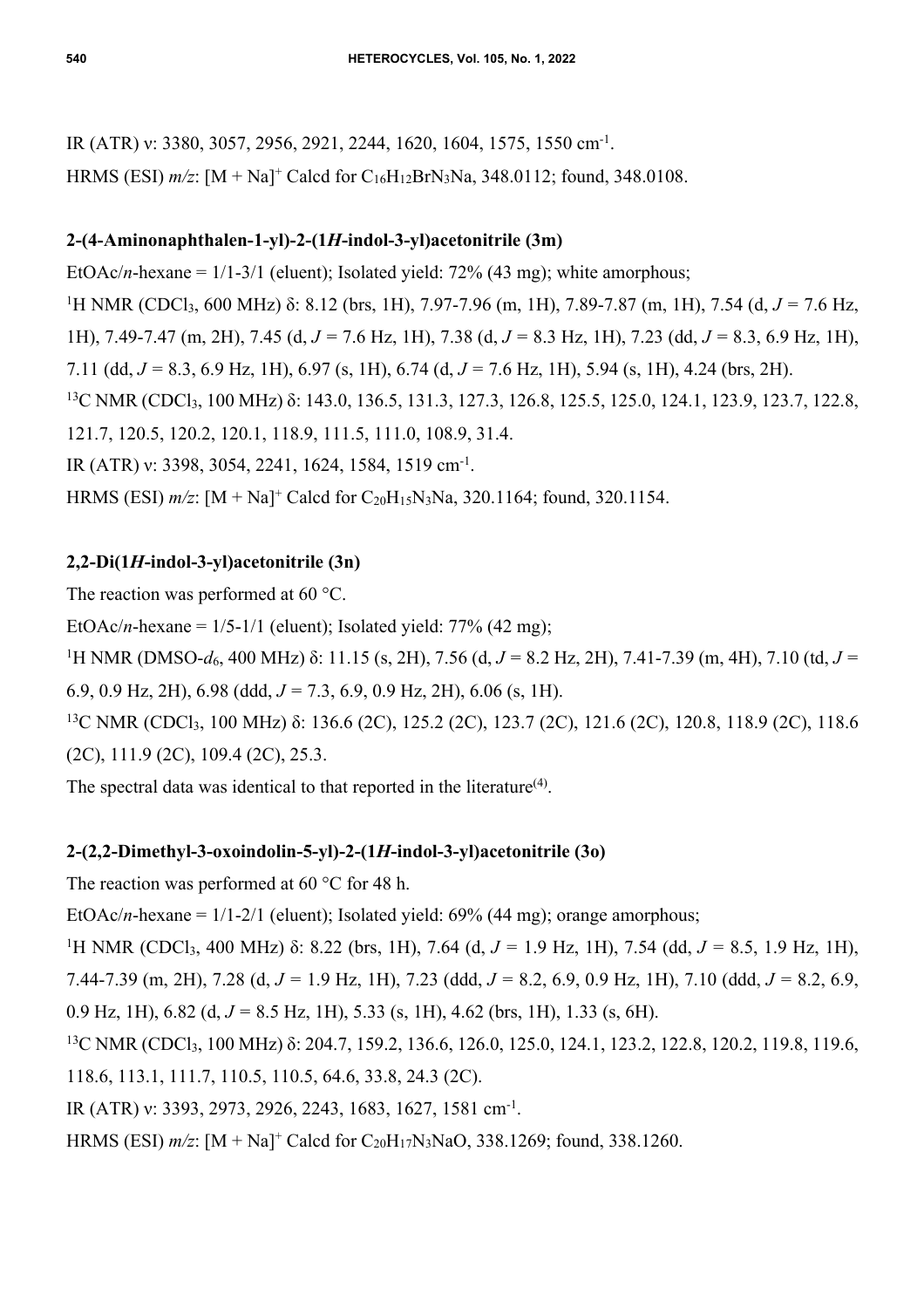### **2-(4-Aminophenyl)-2-(2-methyl-1***H***-indol-3-yl)acetonitrile (3p)**

EtOAc/*n*-hexane = 1/2 (eluent); Isolated yield: 55% (29 mg); off-white amorphous;

1 H NMR (CDCl3, 400 MHz) δ: 7.97 (brs, 1H), 7.45 (d, *J =* 7.8 Hz, 1H), 7.29 (d, *J =* 8.2 Hz, 1H), 7.18-7.12 (m, 3H), 7.07 (dd, *J =* 7.8, 7.3 Hz, 1H), 6.62 (d, *J =* 8.7 Hz, 2H), 5.36 (s, 1H), 3.67 (brs, 2H), 2.41 (s, 3H). <sup>13</sup>C NMR (DMSO-*d*<sub>6</sub>, 100 MHz) δ: 148.0, 135.1, 133.2, 127.4 (2C), 126.3, 123.3, 120.9, 120.6, 118.8, 117.7, 113.9 (2C), 110.8, 105.4, 31.2, 11.4.

IR (ATR) ν: 3386, 2924, 2239, 1622, 1514, 1460 cm-1.

HRMS (ESI) *m/z*: [M + Na]+ Calcd for C17H15N3Na, 284.1164; found, 284.1156.

### **2-(4-Aminophenyl)-2-(2-phenyl-1***H***-indol-3-yl)acetonitrile (3q)**

EtOAc/*n*-hexane =  $1/2$  (eluent); Isolated yield:  $65\%$  (42 mg); yellow amorphous;

<sup>1</sup>H NMR (CDCl<sub>3</sub>, 400 MHz) δ: 8.29 (brs, 1H), 7.52-7.39 (m, 7H), 7.22 (ddd, *J* = 8.2, 7.8, 0.9 Hz, 1H), 7.17 (d, *J =* 8.3 Hz, 2H), 7.09 (ddd, *J =* 7.8, 7.3, 0.9 Hz, 1H), 6.61 (d, *J =* 8.3 Hz, 2H), 5.49 (s, 1H), 3.67 (brs, 2H).

<sup>13</sup>C NMR (CDCl<sub>3</sub>, 100 MHz) δ: 145.9, 136.6, 135.9, 131.5, 129.2 (2C), 128.8, 128.3 (2C), 128.1 (2C), 126.7, 125.0, 122.9, 121.6, 120.5, 120.0, 115.3 (2C), 111.1, 106.3, 32.5.

IR (ATR) ν: 3381, 3055, 2241, 1622, 1512, 1489 cm-1.

HRMS (ESI)  $m/z$ : [M + Na]<sup>+</sup> Calcd for C<sub>22</sub>H<sub>17</sub>N<sub>3</sub>Na, 346.1320; found, 346.1316.

# **2-(4-Aminophenyl)-2-(1-methyl-1***H***-indol-3-yl)acetonitrile (3r)**

The reaction was performed at 60 °C.

EtOAc/*n*-hexane =  $1/3$  (eluent); Isolated yield:  $41\%$  (21 mg); yellow amorphous;

1 H NMR (CDCl3, 400 MHz) δ: 7.44 (dd, *J =* 7.8, 0.9 Hz, 1H), 7.30 (d, *J =* 8.2 Hz, 1H), 7.23 (dd, *J =* 8.2, 7.3 Hz, 1H), 7.18 (d, *J =* 8.2 Hz, 2H), 7.08 (ddd, *J =* 7.8, 7.3, 0.9 Hz, 1H), 6.98 (s, 1H), 6.63 (d, *J =* 8.2 Hz, 2H), 5.25 (s, 1H), 3.73-3.69 (m, 5H).

<sup>13</sup>C NMR (CDCl<sub>3</sub>, 100 MHz) δ: 146.2, 137.3, 128.6 (2C), 127.6, 125.7, 125.2, 122.2, 120.3, 119.6, 118.9, 115.3 (2C), 109.9, 109.6, 33.6, 32.8.

IR (ATR) ν: 3460, 3369, 3053, 2929, 2241, 1622, 1547, 1514 cm-1.

HRMS (ESI) *m/z*: [M + Na]+ Calcd for C17H15N3Na, 284.1164; found, 284.1159.

### **2-(4-Aminophenyl)-2-(1-(4-methoxybenzyl)-1***H***-indol-3-yl)acetonitrile (3s)**

The reaction was performed at 60 °C.

EtOAc/*n*-hexane = 1/3 (eluent); Isolated yield: 49% (36 mg); white amorphous;

<sup>1</sup>H NMR (CDCl<sub>3</sub>, 400 MHz) δ: 7.43 (dd, *J* = 7.8, 0.9 Hz, 1H), 7.26 (dd, *J* = 9.2, 8.2 Hz, 1H), 7.19-7.15 (m,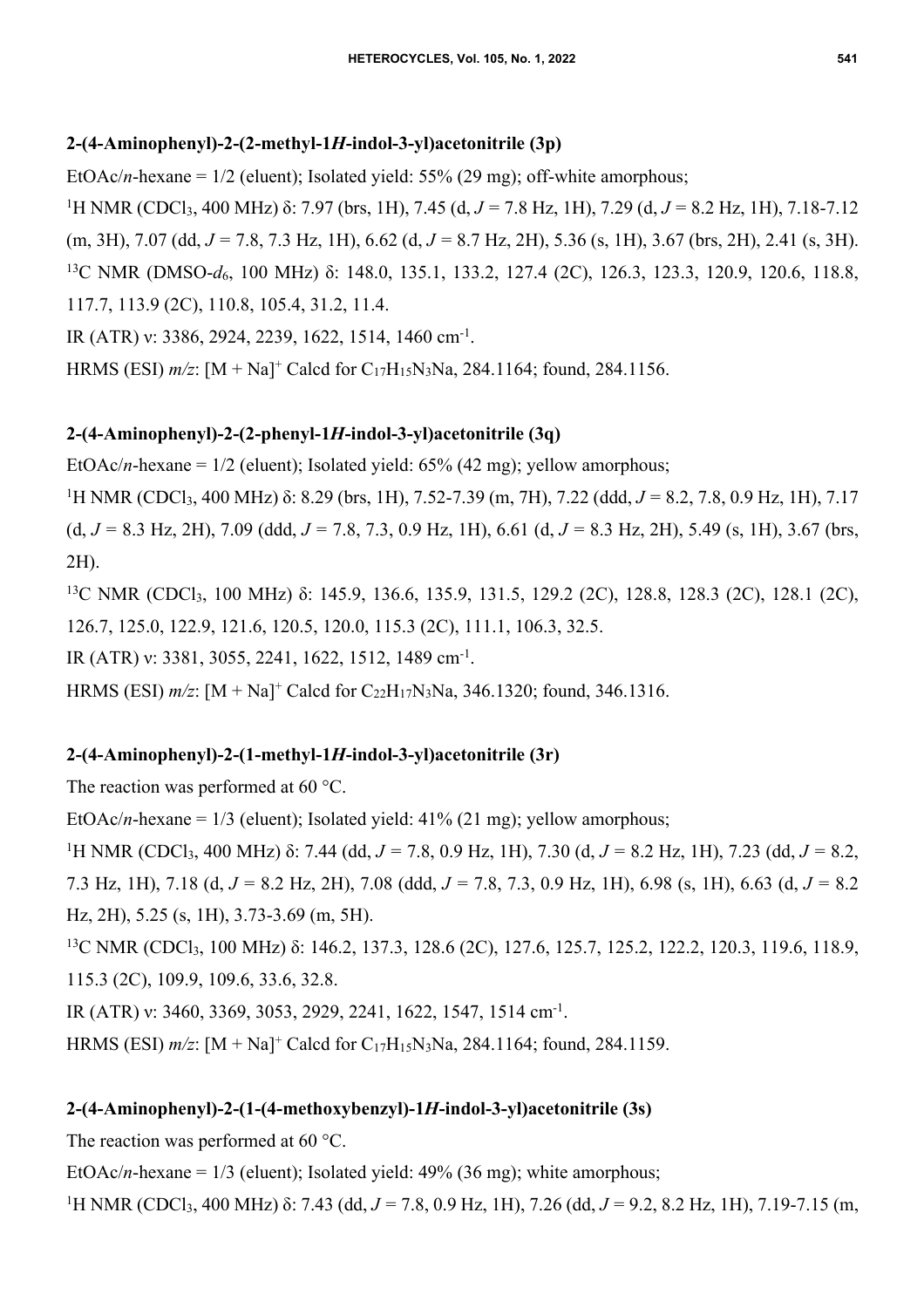3H), 7.08-7.04 (m, 4H), 6.83 (d, *J =* 8.7 Hz, 2H), 6.63 (d, *J =* 8.2 Hz, 2H), 5.26 (s, 1H), 5.19 (s, 2H), 3.76- 3.69 (m, 5H).

<sup>13</sup>C NMR (CDCl<sub>3</sub>, 100 MHz) δ: 159.1, 146.2, 137.0, 128.9, 128.7 (2C), 128.2 (2C), 126.9, 126.0, 125.1, 122.4, 120.3, 119.8, 119.1, 115.3 (2C), 114.2 (2C), 110.3, 110.1, 55.2, 49.7, 33.7.

IR (ATR) ν: 3465, 3373, 3005, 2931, 2241, 1614, 1549, 1512 cm-1.

HRMS (ESI) *m/z*: [M + Na]+ Calcd for C24H21N3NaO, 390.1582; found, 390.1578.

### **2-(4-Aminophenyl)-2-(5-bromo-1***H***-indol-3-yl)acetonitrile (3t)**

EtOAc/*n*-hexane = 1/1 (eluent); Isolated yield: 58% (39 mg); white amorphous;

<sup>1</sup>H NMR (acetone-*d*<sub>6</sub>, 400 MHz) δ: 10.56 (brs, 1H), 7.64 (s, 1H), 7.42-7.39 (m, 2H), 7.24 (dd, *J* = 8.7, 1.4 Hz, 1H), 7.17 (d, *J =* 8.4 Hz, 2H), 6.67 (d, *J =* 8.4 Hz, 2H), 5.55 (s, 1H), 4.75 (brs, 2H).

<sup>13</sup>C NMR (acetone-*d*<sub>6</sub>, 100 MHz) δ: 149.2, 136.7, 129.1 (2C), 128.1, 126.0, 125.5, 124.6, 122.0, 121.2, 115.3 (2C), 114.5, 113.0, 112.1, 33.7.

IR (ATR) ν: 3367, 2924, 2241, 1693, 1622, 1568, 1514 cm-1.

HRMS (ESI) *m/z*: [M + H]+ Calcd for C16H13BrN3, 326.0293; found, 326.0293.

## **2-(4-Aminophenyl)-2-(5-chloro-1***H***-indol-3-yl)acetonitrile (3u)**

EtOAc/*n*-hexane =  $1/3$ -1/1 (eluent); Isolated yield: 72% (41 mg); off-white amorphous;

<sup>1</sup>H NMR (acetone-*d*<sub>6</sub>, 400 MHz) δ: 10.53 (brs, 1H), 7.48-7.40 (m, 3H), 7.17 (d, *J* = 8.5 Hz, 2H), 7.12 (dd, *J =* 8.7, 2.3 Hz, 1H), 6.68 (d, *J =* 8.5 Hz, 2H), 5.54 (s, 1H), 4.74 (brs, 2H).

<sup>13</sup>C NMR (acetone-*d*<sub>6</sub>, 100 MHz) δ: 149.2, 136.4, 129.1 (2C), 127.4, 126.2, 125.4, 124.6, 122.9, 121.2, 118.9, 115.3 (2C), 114.1, 112.2, 33.7.

IR (ATR) ν: 3363, 2924, 2241, 1693, 1622, 1572, 1514 cm-1.

HRMS (ESI) *m/z*: [M + H]+ Calcd for C16H13ClN3, 282.0798; found, 282.0787.

# **2-(4-Aminophenyl)-2-(6-bromo-1***H***-indol-3-yl)acetonitrile (3v)**

EtOAc/*n*-hexane =  $1/1$  (eluent); Isolated yield: 54% (35 mg); yellow solid;

<sup>1</sup>H NMR (acetone-*d*<sub>6</sub>, 400 MHz) δ: 10.48 (brs, 1H), 7.64 (d, *J* = 1.8 Hz, 1H), 7.41 (d, *J* = 8.7 Hz, 1H), 7.36

(dd, *J =* 2.7, 0.9 Hz, 1H), 7.18-7.14 (m, 3H), 6.67 (d, *J =* 8.7 Hz, 2H), 5.53 (s, 1H), 4.73 (brs, 2H).

13C NMR (acetone-*d*6, 100 MHz) δ: 149.1, 138.8, 129.1 (2C), 125.4, 125.4, 124.6, 123.2, 121.2, 121.2, 115.9, 115.4, 115.3 (2C), 112.7, 33.7.

IR (ATR) ν: 3361, 2241, 1693, 1616, 1512, 1452 cm-1.

HRMS (ESI) *m/z*: [M + H]<sup>+</sup> Calcd for C<sub>16</sub>H<sub>13</sub>BrN<sub>3</sub>, 326.0293; found, 326.0293.

Mp: 171-172 °C.